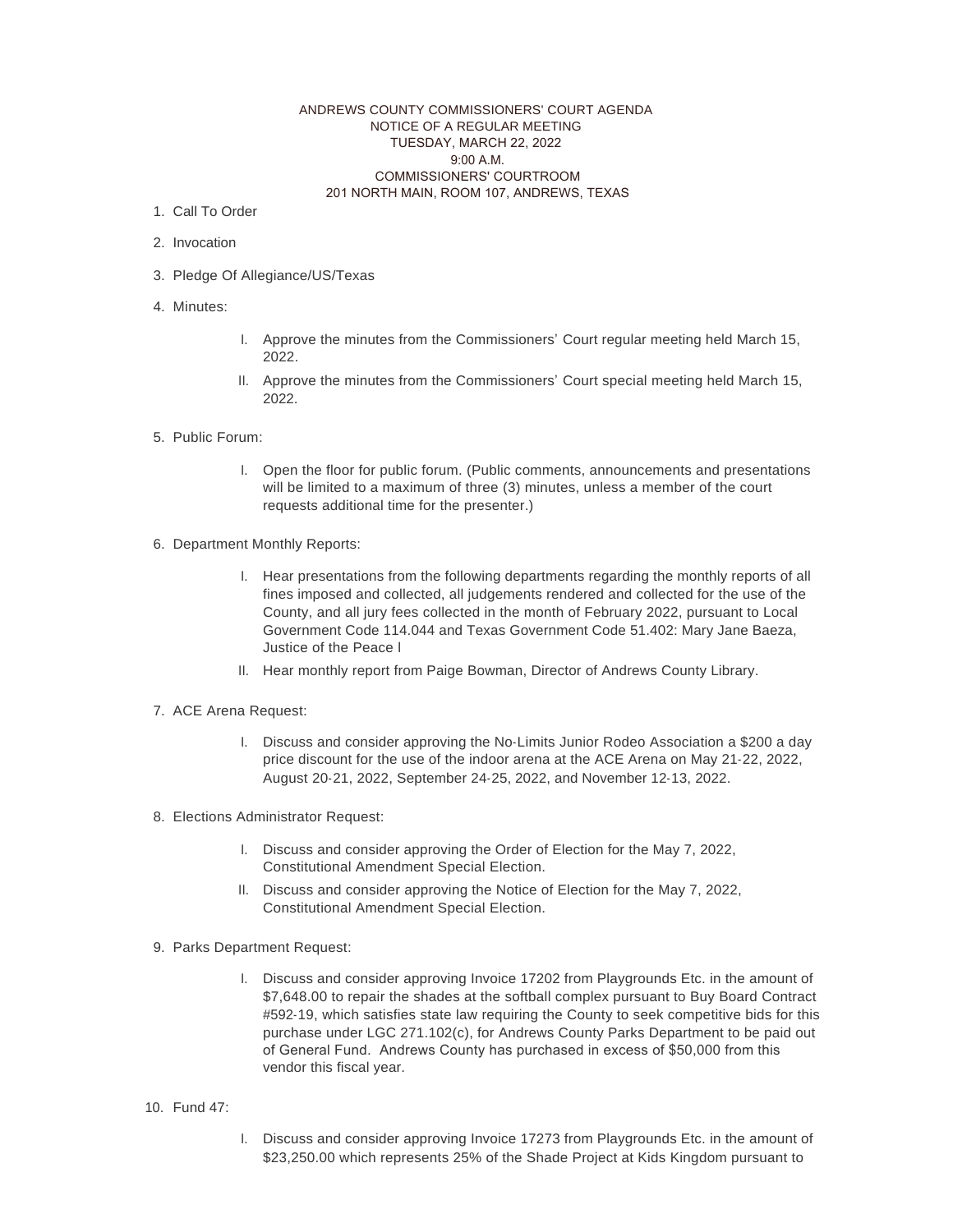Buy Board Contract #592-19, which satisfies state law requiring the County to seek competitive bids for this purchase under LGC 271.102(c), to be paid out of Fund 47, Legacy Fund. This invoice completes 50% of the billing for this project.

- II. Discuss and consider approving the revised amount requested on the ACJLA Ace Arena project.
- 11. Fund 125:
	- I. Discuss and consider approving an estimate from Dee King Construction in the amount of \$22238.00 to remove and replace the sliding glass door at the Health Department so that the entrance will be ADA Compliant. This will be paid out of Fund 125, ARPA fund.
- 12. County Clerk Request:
	- I. Hear a presentation from landowners, Brenda Phillips, RDG Rentals, LLC, and Lee Ann Ballew concerning a Petition requesting the Commissioners Court to close an undeveloped public road known as SW 600 (aka SW 800) located in Sections 5 and 12, Block A-46 Public School Land.
	- II. Discuss and consider approving the Order to Abandon and/or Vacate Road SW 600, located in Sections 5 and 12, Block A-46 Public School Land and to Convey Property to Adjoining Landowner(s) as Grantee being Brenda Gail Phillips, RDG Rentals, LLC, and Lee Ann Ballew.
- 13. Director Of Human Resource Request:
	- I. Discuss and consider approving the ANDREWS COUNTY OC TRUCK DRIVING ACADEMY REIMBURSEMENT AGREEMENT for employees requiring a CDL license.
	- II. Discuss and consider approving the Verkada Surveillance Proposal for the County Rental Buildings, Skate Park, Lakeside Baseball Parks, and Softball Complex in the amount of \$97,161.50 to be paid from ARPA money.
- 14. Declare As Salvage, Pursuant To Local Government Code 263.152 (A)(3)
	- I. Discuss and consider approving to declare as salvage to be destroyed the following items from the Andrews County Elections Department: Microsoft Surface Pro Asset Tag # 9534.
	- II. Discuss and consider approving to declare as salvage to be destroyed the following items from the Andrews County Elections Department: HP Docking Station, Asset Tag # 10507.
	- III. Discuss and consider approving to declare as stolen the following items from Andrews County Precinct 1: 2008 Ford F250 XLT, Asset Tag # 8599.
- 15. County Auditor Reports:
	- I. Consider approving the various budget amendments for the 2021-2022 Budget year under Local Government Code 111.010(d).
	- II. Consider approving the payment of financial obligations and payroll for Andrews County and cancel all warrants.
- 16. Motion To Adjourn

Persons who do not wish to attend the Andrews County Commissioners' Court Meeting in person may join Via Zoom Feed at:

\_\_\_\_\_\_\_\_\_\_\_\_\_\_\_\_\_\_\_\_\_\_\_\_\_\_\_\_\_\_\_\_\_\_\_\_\_\_\_\_\_\_\_\_\_\_\_\_\_\_\_\_\_\_\_\_\_\_\_\_\_\_\_\_\_\_\_\_\_\_\_\_\_\_\_\_\_\_\_\_\_\_\_\_\_\_\_\_\_\_\_\_

## https://us02web.zoom.us/j/83616147868?pwd=aVFJ0IVak5RMFNOenFYTINGY3pIUT09